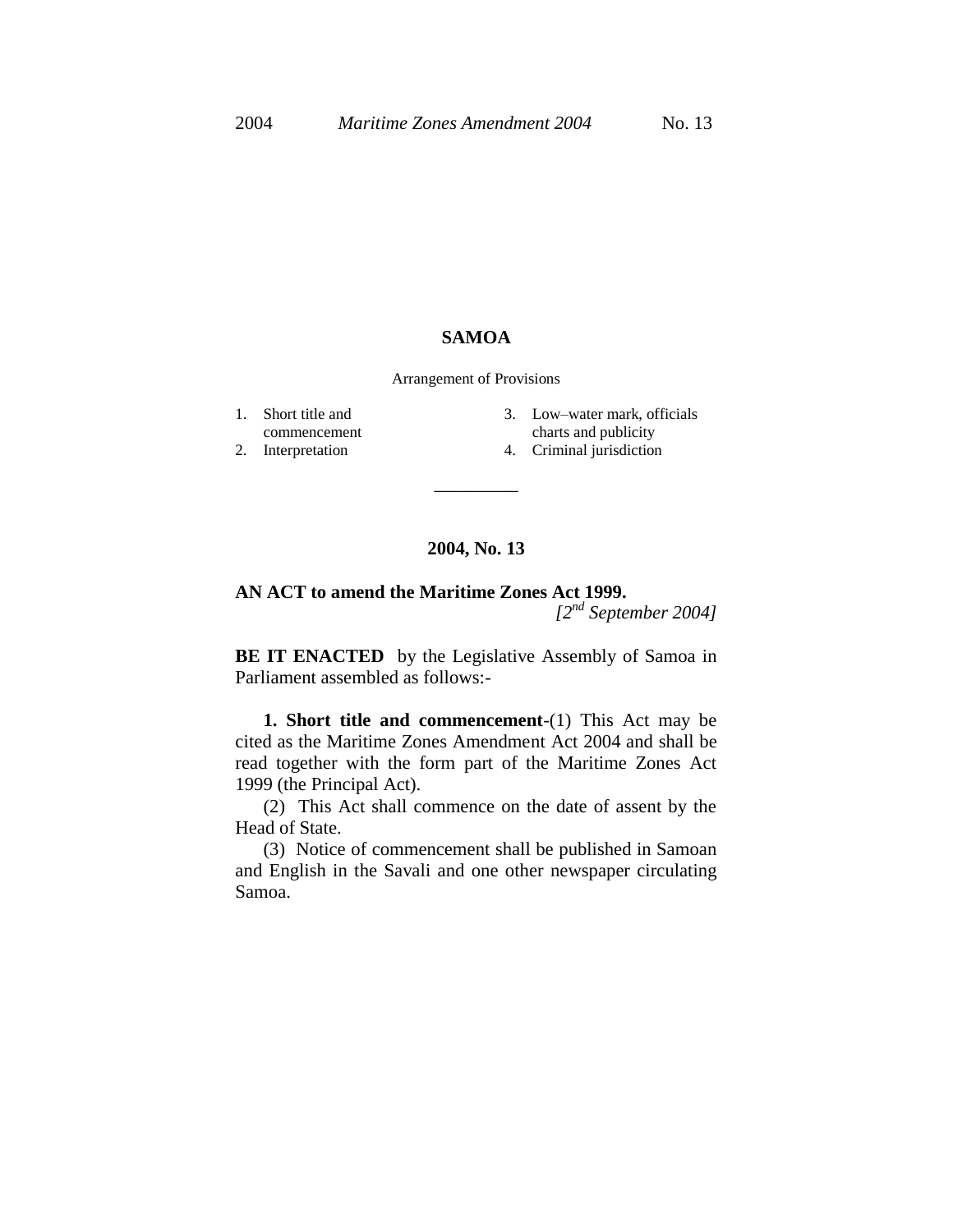**2. Interpretation –** Section 2(1) of the Principal Act is amended:

- (a) by inserting the words "and Trade" after the words "Foreign Affairs" in the definition of "Minister"; and
- (b) by inserting the following definitions in correct alphabetical order:
- "Geodetic datum" means the World Geodetic System 1984 (G873) or such other reference system determined by Order by the Head of State, acting on the advice of Cabinet from time to time;
- "low-water" means lowest astronomical tide and "low-tide" has a corresponding meaning;
- "straight line" means geodesic or such other straight line as determined by Order by the Head of State, acting on the advice of Cabinet from time to time, and "straight baseline" has a corresponding meaning.

**3. Low-water mark, official charts and publicity –** Section 10 of the Principal Act is amended:

- (a) by deleting the words "low tides" in subsection (1) and substituting the words "low-water";
- (b) by deleting subsection (2) and substituting the following:

"(2) Despite any other law, in any proceedings in any court, tribunal or other adjudicative body (howsoever called), a certificate purporting to be signed by the Chief Executive Officer of the Ministry of Natural Resources and Environment or by a Port Master appointed under the Ports Authority Act 1998 or by the Chief Executive Officer of the Ministry of Works, Transport and Infrastructure that any chart of any area is the official chart for that area shall be admissible as sufficient evidence of the matters stated in the certificate."

(c) by deleting the words "between baselines to be drawn" and substituting the words "to be used".